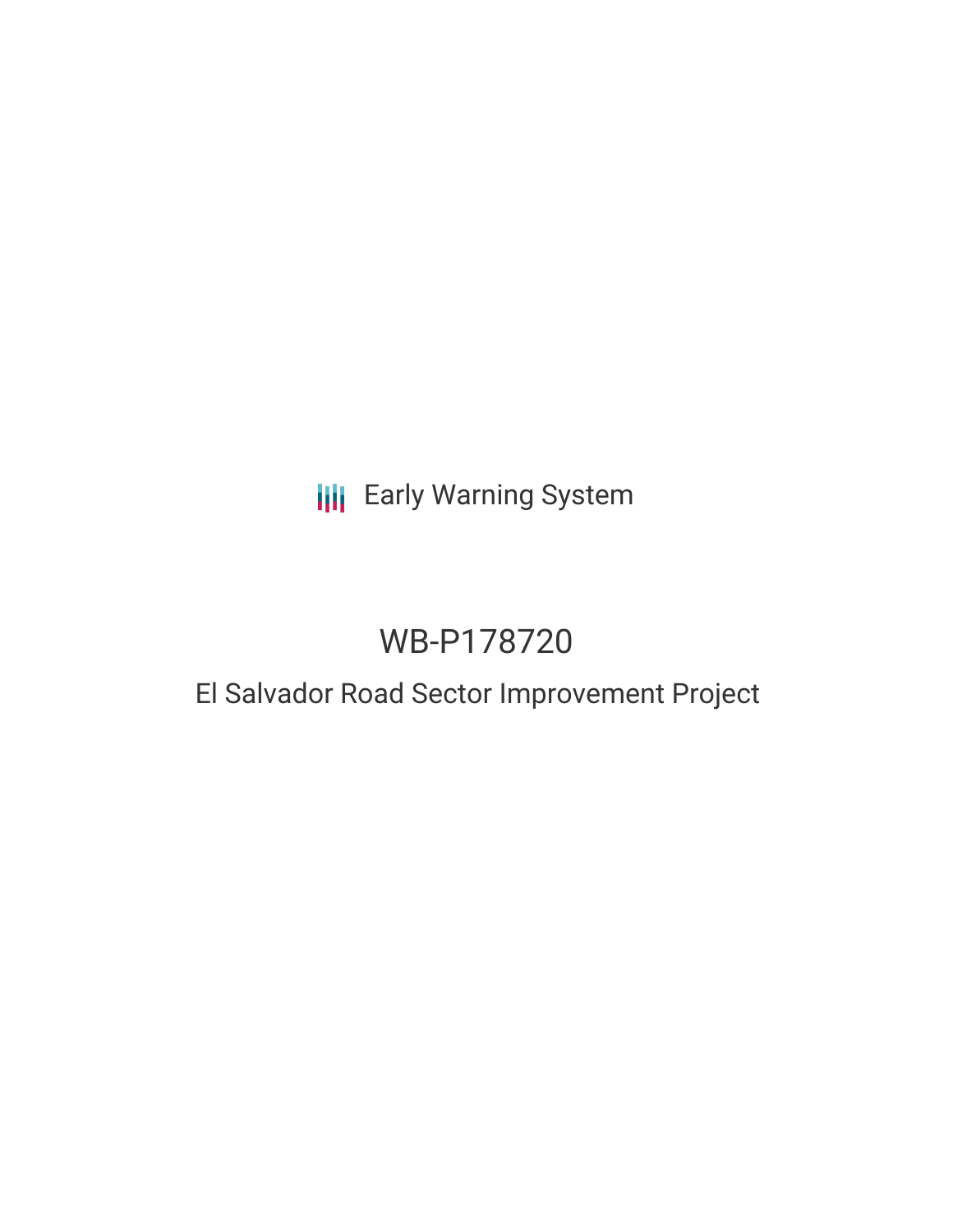

#### **Quick Facts**

| El Salvador               |
|---------------------------|
| World Bank (WB)           |
| Proposed                  |
|                           |
| Infrastructure, Transport |
| \$400.00 million          |
|                           |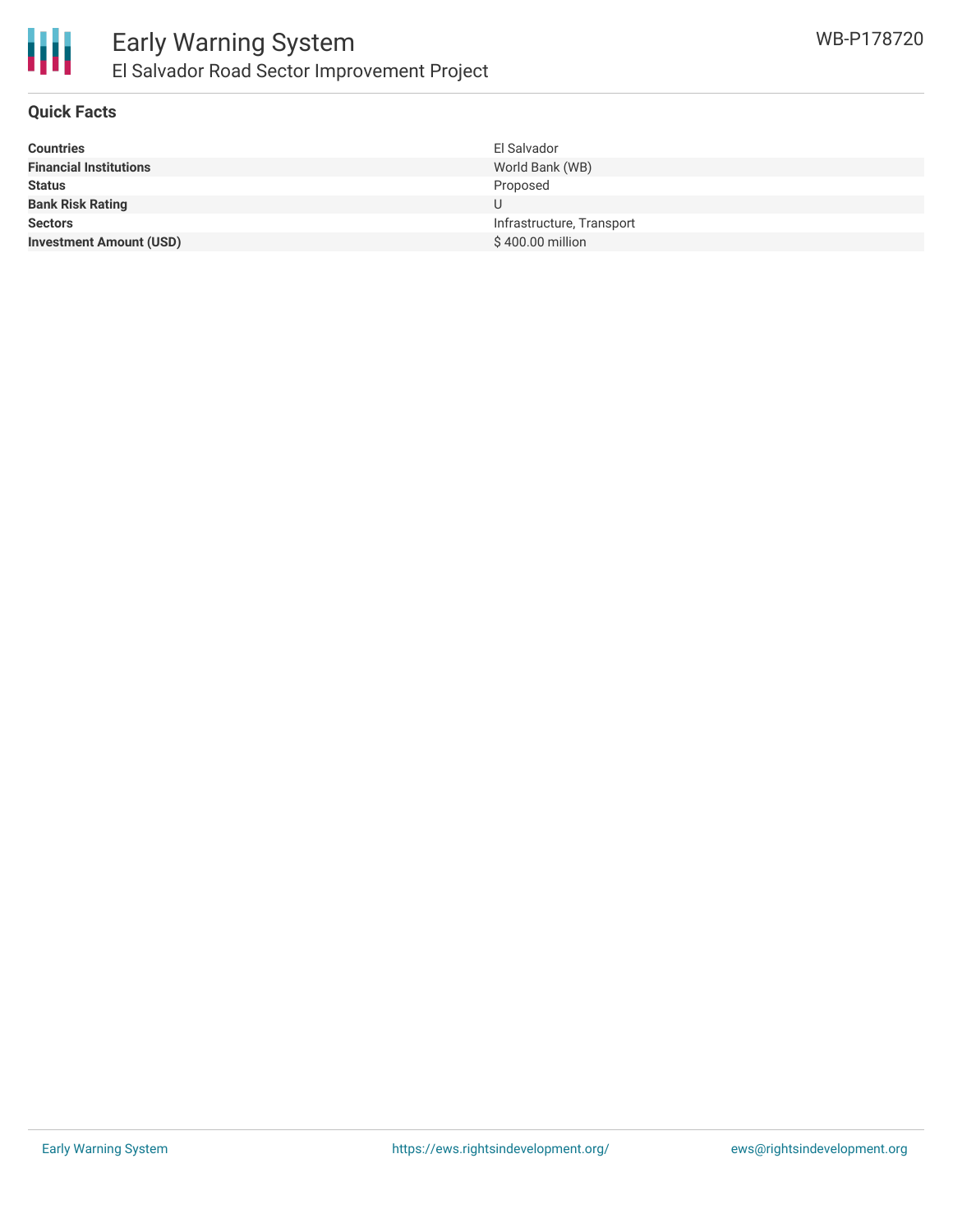

## **Project Description**

Enhance El Salvador´s national road sector management and improve the resilience of the country´s national road network.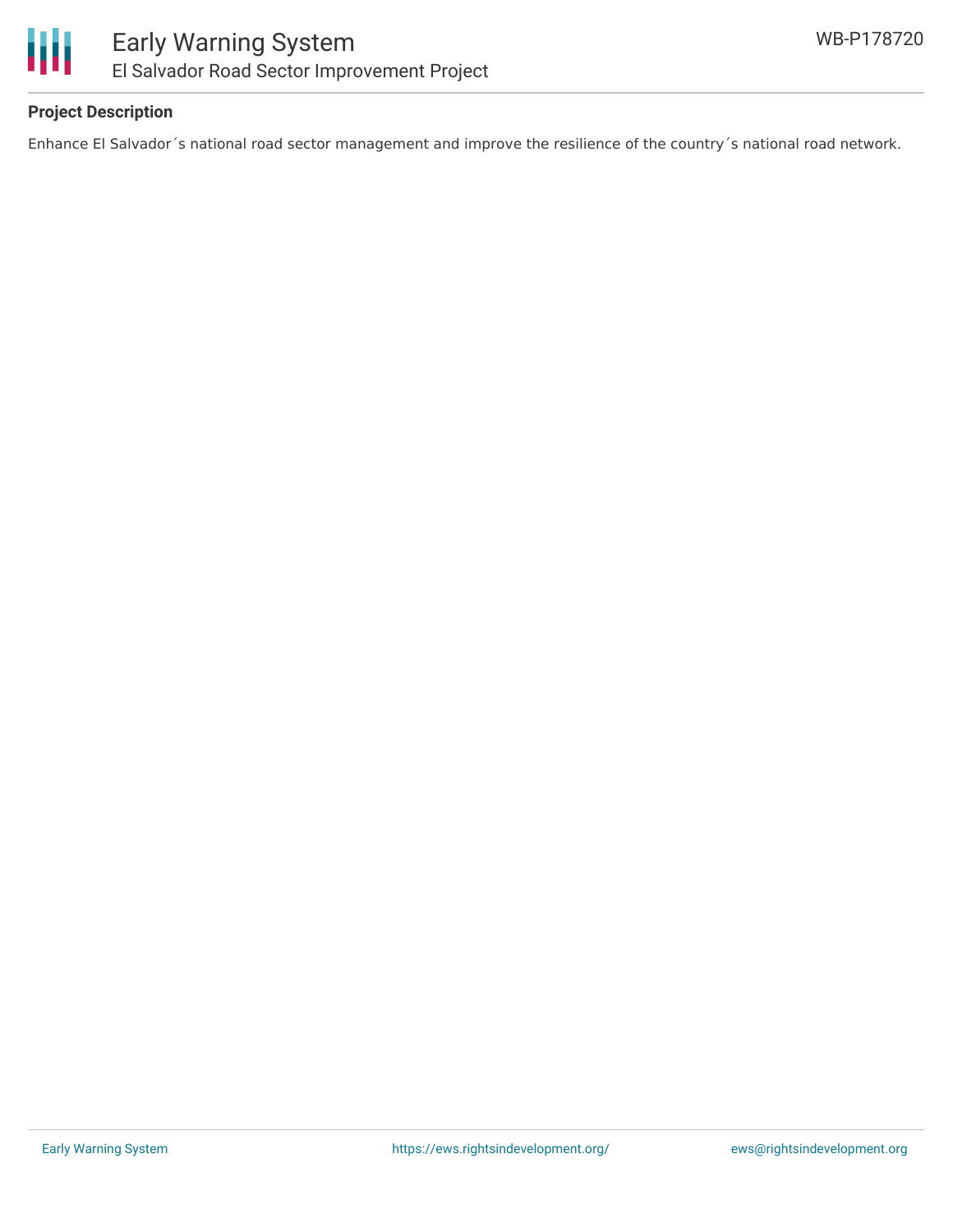

#### **Investment Description**

World Bank (WB)

No description found, only that it is a commitment from IBRD